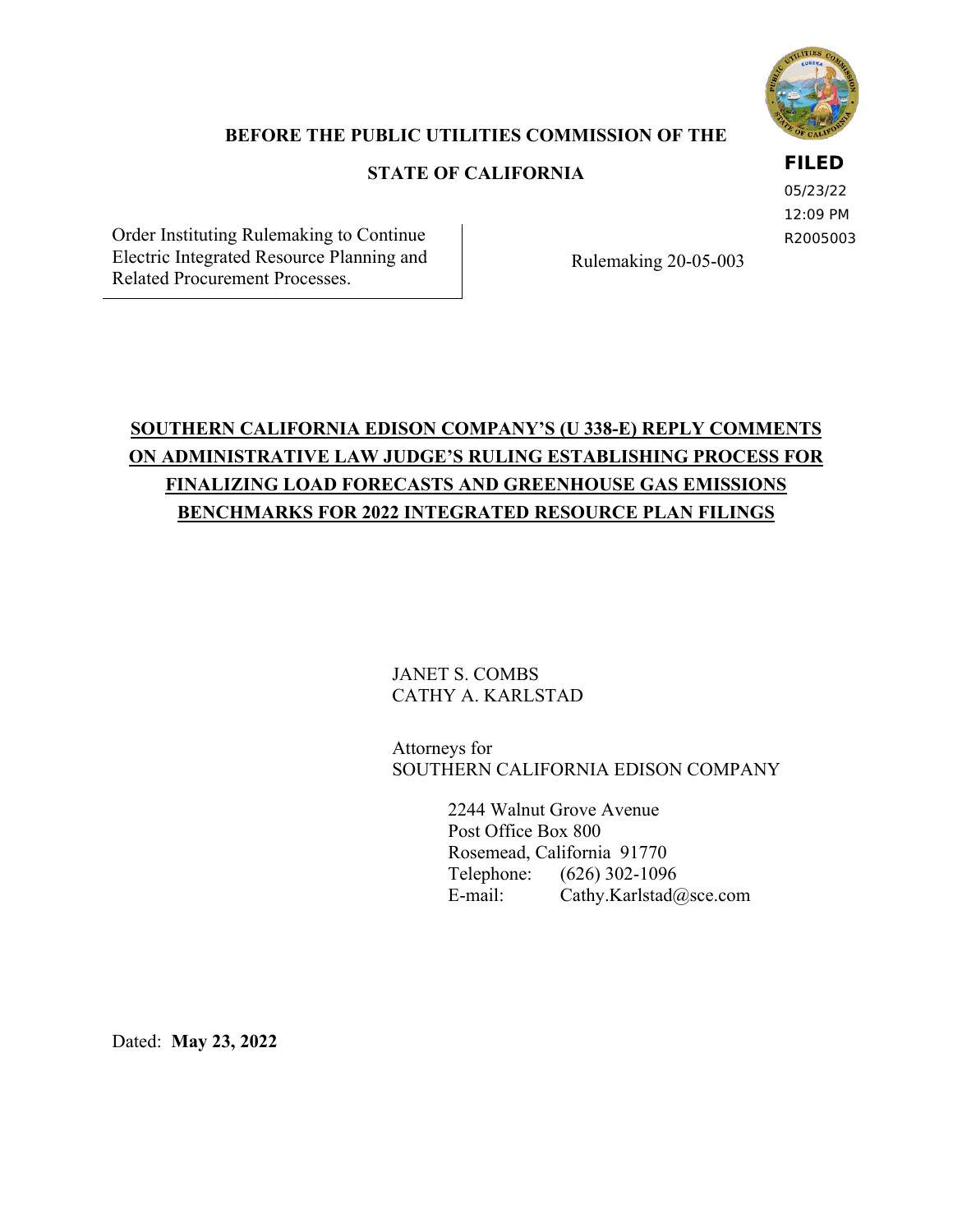#### **BEFORE THE PUBLIC UTILITIES COMMISSION OF THE**

#### **STATE OF CALIFORNIA**

Order Instituting Rulemaking to Continue Electric Integrated Resource Planning and Electric Integrated Resource Planning and<br>Related Procurement Processes.

## **SOUTHERN CALIFORNIA EDISON COMPANY'S (U 338-E) REPLY COMMENTS ON ADMINISTRATIVE LAW JUDGE'S RULING ESTABLISHING PROCESS FOR FINALIZING LOAD FORECASTS AND GREENHOUSE GAS EMISSIONS BENCHMARKS FOR 2022 INTEGRATED RESOURCE PLAN FILINGS**

Pursuant to the *Administrative Law Judge's Ruling Establishing Process for Finalizing Load Forecasts and Greenhouse Gas Emissions Benchmarks for 2022 Integrated Resource Plan Filings* dated April 20, 2022 ("Ruling"), Southern California Edison Company ("SCE") submits its reply comments in response to comments submitted by the California Environmental Justice Alliance ("CEJA") and Sierra Club.

## **I. THE COMMISSION SHOULD NOT SET A 2045 ELECTRIC SECTOR GREENHOUSE GAS TARGET OF ZERO MILLION METRIC TONS**

SCE agrees with CEJA and Sierra Club on the need for aggressive action to meet California's greenhouse gas ("GHG") reduction and carbon neutrality goals and reduce criteria pollutants, especially in disadvantaged communities. However, the California Public Utilities Commission ("Commission") should not adopt CEJA and Sierra Club's recommendation to establish a 0 million metric ton ("MMT") electric sector GHG target for 2045.<sup>1</sup>

First, a 0 MMT GHG target for 2045 should first be supported by findings and recommendations in the most recently adopted California Air Resources Board ("CARB") Scoping Plan and the Commission, CARB, and the California Energy Commission's ("CEC") Senate Bill

<sup>1</sup> The Environmental Defense Fund ("EDF") also recommends a 0 MMT electric sector GHG target for 2045. See EDF Comments at 3-7.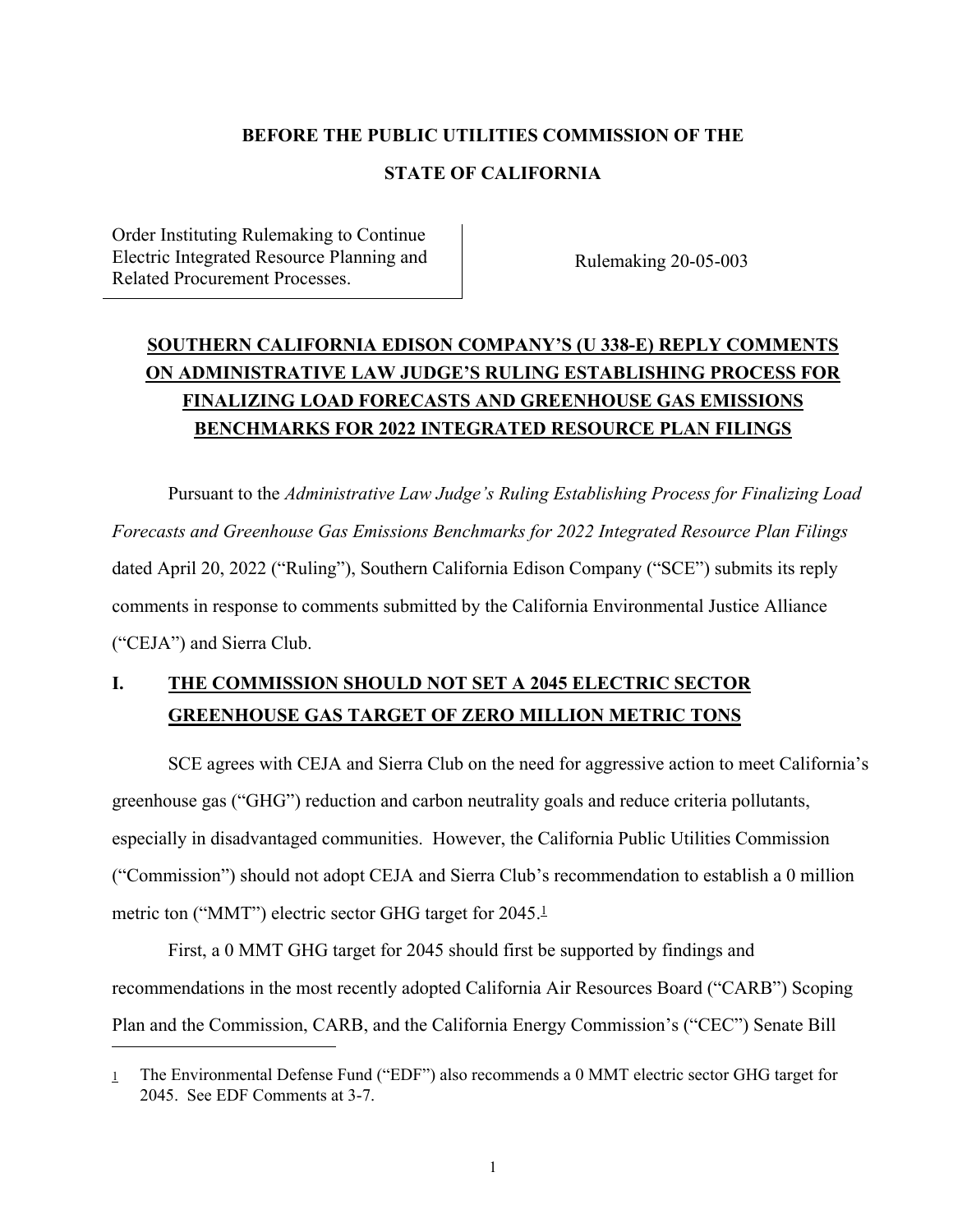("SB") 100 Report before it can be adopted for use in the Integrated Resource Planning process ("IRP"). SB 350 requires load-serving entities' ("LSEs") IRPs to meet the GHG emissions reduction targets established by the CARB, in coordination with the Commission and CEC.2 The CARB Scoping Plan update process is the appropriate venue to holistically identify the most feasible, costeffective, and equity-focused path to achieve carbon neutrality by 2045, while also assessing progress toward the state's GHG reduction targets and providing guidance on sector-specific GHG targets.<sup>3</sup> The Proposed Scenario outlined in CARB's Draft 2022 Scoping Plan Update currently assumes a 30 MMT GHG target for the electric sector in 20454 – double the amount proposed in the Ruling. As CEJA and Sierra Club note, the Draft 2022 Scoping Plan Update is subject to change and will be finalized after LSEs' IRP filings are due in this proceeding.5 The Commission should use CARB's 2022 Scoping Plan Update to inform the 2045 electric sector GHG target in the next IRP cycle.6 However, it would be premature and procedurally inappropriate to reduce<sup> $2$ </sup> the 2045 electric sector GHG target from 15 MMT to 0 MMT in the Commission's IRP process while CARB, the lead agency for climate change programs, is simultaneously considering a comprehensive economy-wide strategy that may chart a different trajectory for the electric sector.

Additionally, CEJA and Sierra Club's proposal is inconsistent with the 2021 SB 100 Joint Agency Report, which presented three Core Scenarios to meet the 100 percent clean electricity target  $-$  all of which include some level of fossil-fueled resources.<sup>8</sup> Establishing a 0 MMT electric sector GHG target in the IRP process before the CARB Scoping Plan or SB 100 Joint Agency Report have identified that as a viable and cost-effective path forward is akin to putting the cart before the horse.

<sup>2</sup> *See* Cal. Pub. Util. Code § 454.52(a)(1)(A).

<sup>3</sup> *See* CARB, Draft 2022 Scoping Plan Update, May 10, 2022, available at: https://ww2.arb.ca.gov/sites/default/files/2022-05/2022-draft-sp.pdf. 4 *See id.* at 60.

<sup>5</sup> *See* CEJA/Sierra Club Comments at 5.

<sup>6</sup> *See* SCE Comments at 4.

<sup>&</sup>lt;sup>2</sup> Although not explicitly addressed from a policy perspective, the 2021 Preferred System Plan assumed a 2045 target of 15 MMT. *See* Ruling at 9.

<sup>8</sup> *See* CEC, Commission, CARB, 2021 SB 100 Joint Agency Report, Achieving 100 Percent Clean Electricity in California: An Initial Assessment, March 2021, available at: https://efiling.energy.ca.gov/EFiling/GetFile.aspx?tn=237167&DocumentContentId=70349.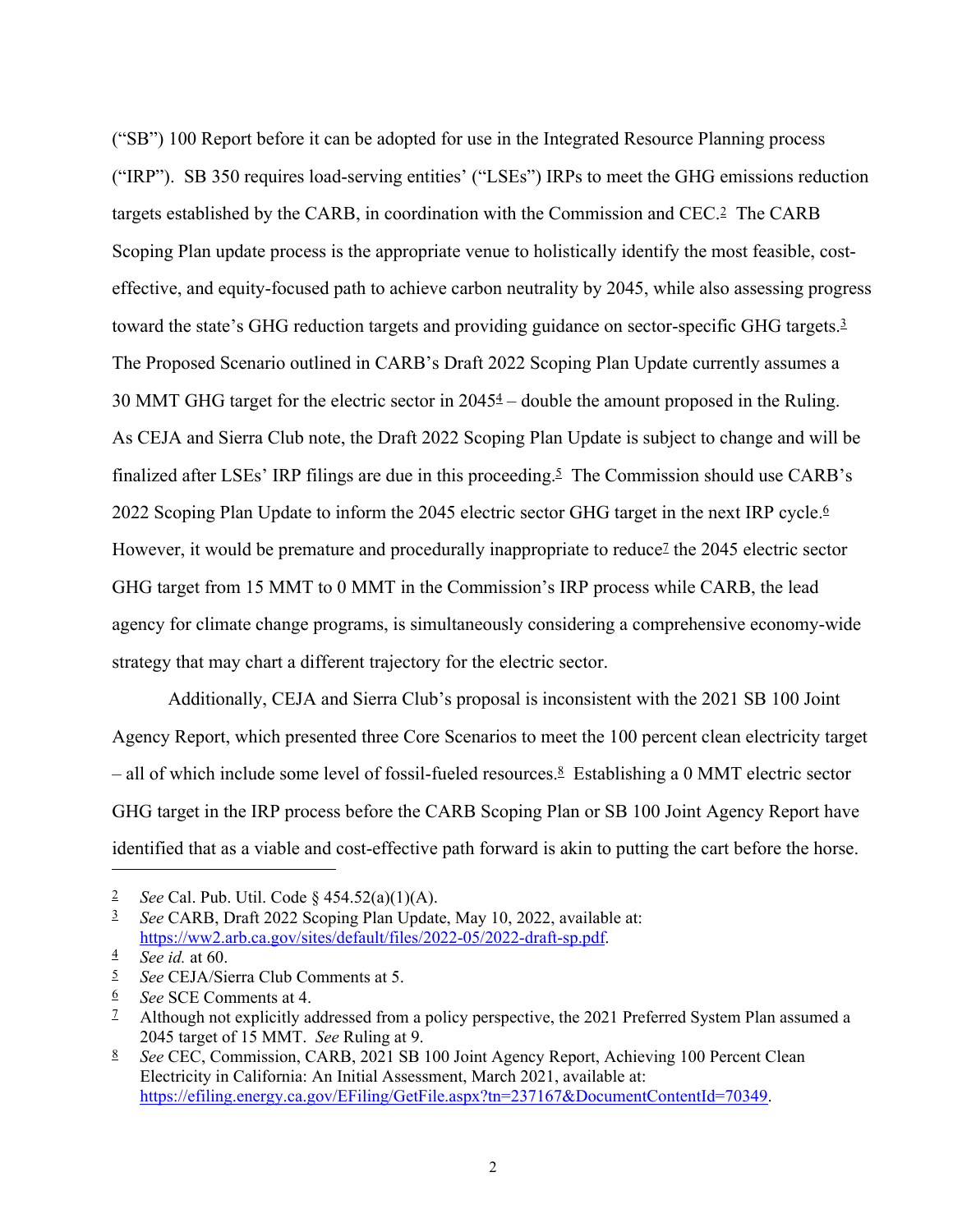The Commission should maintain the 2045 electric sector GHG target of 15 MMT for this IRP cycle and use the final 2022 CARB Scoping Plan Update to consider changes in the next cycle.

Second, CEJA and Sierra Club argue that SB 100 "requires that all electricity in California be either renewable or zero-carbon, not from fossil fuels" and that a "zero MMT target best meets the requirements of that mandate."9 CEJA and Sierra Club cite the statute's reference to "a transition to a zero-carbon electric system" and the legislative history of SB 100 as support for this assertion.<sup>10</sup> CEJA and Sierra Club are incorrect.

In interpreting statutes, "it is well-settled that we must look first to the words of the statute, because they generally provide the most reliable indicator of legislative intent." $\perp$  "If there is no ambiguity in the language, we presume the Legislature meant what it said and the plain meaning of the statute governs."12 In addition, courts "should give meaning to every word if possible, avoiding a construction that will render any part surplusage."13 CEJA and Sierra Club ignore the plain language of SB 100 stating: "It is the policy of the state that eligible renewable energy resources and zerocarbon resources supply *100 percent of all retail sales of electricity to California end-use customers* and 100 percent of electricity procured to serve all state agencies by December 31, 2045."<sup>14</sup> SB 100's policy goal is that 100 percent of retail sales of electricity to California end-use customers be supplied by renewable and zero-carbon resources by 2045. It does not prohibit *any* generation of electricity from fossil fuels by 2045, as CEJA and Sierra Club suggest. CEJA and Sierra Club's interpretation of SB 100 would read the statutory language making clear that the 100 percent goal is "of all retail sales of electricity to California end-use customers" completely out of the statute.15

<sup>9</sup> CEJA/Sierra Club Comments at 3.

<sup>10</sup> *See id.*

 $\frac{11}{2}$  *Murphy v. Kenneth Cole Productions, Inc.*, 40 Cal. 4<sup>th</sup> 1094, 1103 (2007) (citation and internal quotations omitted).

<sup>12</sup> *Id.* (citations omitted).

<sup>13</sup> *Briggs v. Eden Council for Hope and Opportunity*, 19 Cal. 4th 1106, 1118 (1999) (citations omitted).

 $\frac{14}{1}$  Cal. Pub. Util. Code § 454.53(a) (emphasis added).

 $15$  The same SB 100 Senate Floor analysis cited by CEJA and Sierra Club also clearly states that the bill "[e]stablishes state policy that RPS-eligible and zero-carbon resources supply *100 percent of all retail sales of electricity to California end-use customers* no later than December 31, 2045." SB 100 Senate Floor Analysis, August 28, 2018, at 2 (emphasis added).